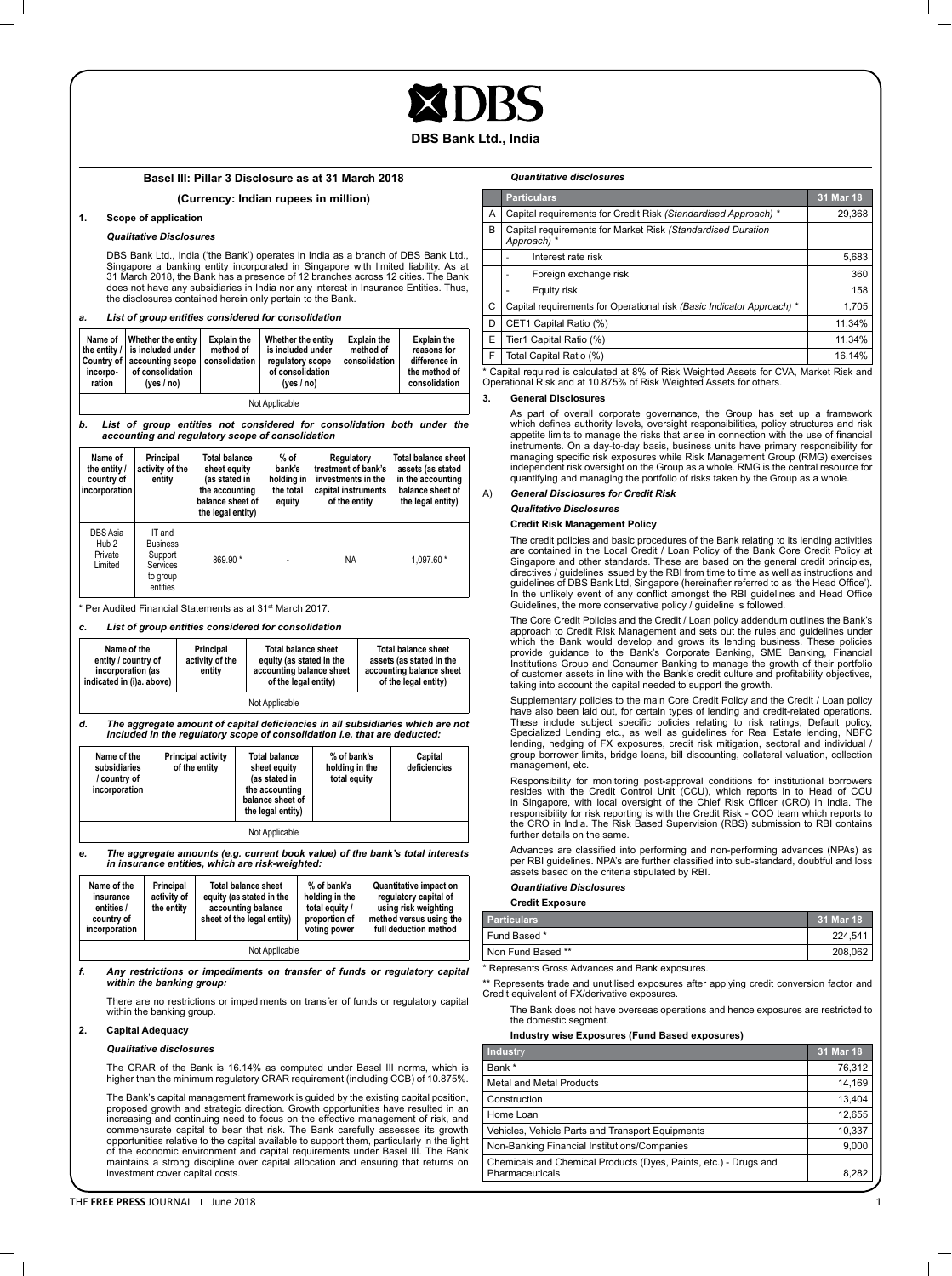# **XDBS DBS Bank Ltd., India**

| Industry                                                                  | 31 Mar 18  |
|---------------------------------------------------------------------------|------------|
| Infrastructure - Telecommunication                                        | 7,951      |
| <b>Trading Activity</b>                                                   | 6,826      |
| Petroleum (non-infra), Coal Products (non-mining) and Nuclear Fuels       | 6,549      |
| Basic Metal & Metal products - Iron and Steel                             | 6,546      |
| Food Processing - Others                                                  | 4,640      |
| <b>Computer Software</b>                                                  | 4,638      |
| Chemicals and Chemical Products (Dyes, Paints, etc.) - Others             | 4,446      |
| Other Industries                                                          | 4,061      |
| Infrastructure - Electricity (generation-transportation and distribution) | 3,932      |
| All Engineering - Others                                                  | 3,668      |
| Paper and Paper Products                                                  | 3,125      |
| Rubber, Plastic and their Products                                        | 2,882      |
| Food Processing - Edible Oils and Vanaspati                               | 2,591      |
| Textiles - Others                                                         | 2,531      |
| Loan Against Property                                                     | 2,391      |
| Retail Trade                                                              | 1,528      |
| <b>Other Services</b>                                                     | 1,184      |
| <b>Transport Operators</b>                                                | 1,120      |
| All Engineering - Electronics                                             | 1,117      |
| Petro-chemicals                                                           | 1,017      |
| Oil (storage and pipeline)                                                | 972        |
| Wholesale Trade (other than Food Procurement)                             | 920        |
| Wood and Wood Products                                                    | 854        |
| Textiles - Cotton                                                         | 847        |
| <b>Cement and Cement Products</b>                                         | 684        |
| Infrastructure - Transport - Roadways                                     | 623        |
| Tourism, Hotel and Restaurants                                            | 535        |
| Tea<br>Glass & Glassware                                                  | 450        |
| <b>Professional Services</b>                                              | 298<br>282 |
| Coffee                                                                    | 276        |
| Infrastructure - Social and Commercial Infrastructure - Education         |            |
| Institutions                                                              | 250        |
| Leather and Leather products                                              | 228        |
| Beverages                                                                 | 189        |
| Sugar                                                                     | 132        |
| Chemicals and Chemical Products (Dyes, Paints, etc.) - Fertilisers        | 49         |
| Agriculture & allied activities                                           | 49         |
| Personal Loan                                                             |            |
| <b>Total Credit Exposure (fund based)</b>                                 | 224,541    |
| * Includes advances covered by Letters of Credit issued by other Banks.   |            |
| Industry wise Exposures (Non - Fund Based exposures)                      |            |
| Industry                                                                  | 31 Mar 18  |
| <b>Banks</b>                                                              | 74,294     |
| <b>Financial Institutions</b>                                             | 40,149     |
| Construction                                                              | 8,810      |
| Infrastructure - Electricity (generation-transportation and distribution) | 8,559      |
| Infrastructure - Transport - Ports                                        | 6,961      |
| Other Industries                                                          | 6,687      |
| Non-Banking Financial Institutions/Companies                              | 6,603      |
| Vehicles, Vehicle Parts and Transport Equipments                          | 6,085      |
| Metal and Metal Products                                                  | 5,420      |
| Infrastructure - Telecommunication                                        | 4,640      |
| <b>Trading Activity</b>                                                   | 3,723      |
| <b>Retail Others</b>                                                      | 3,405      |
| Chemicals and Chemical Products (Dyes, Paints, etc.) - Others             | 3,319      |
| <b>Computer Software</b>                                                  | 2,965      |

Infrastructure - Energy - Oil/Gas/Liquefied Natural Gas (LNG) storage facility 2,781 Chemicals and Chemical Products (Dyes, Paints, etc.) - Drugs and Pharmaceuticals 2,448 All Engineering - Electronics 2,149 Basic Metal & Metal products - Iron and Steel 2,077

| Industry                                                                              |                                    |                            |                        |                               |                                 |       |                               | 31 Mar 18              |
|---------------------------------------------------------------------------------------|------------------------------------|----------------------------|------------------------|-------------------------------|---------------------------------|-------|-------------------------------|------------------------|
| Petroleum (non-infra), Coal Products (non-mining) and Nuclear Fuels                   |                                    |                            |                        |                               |                                 |       |                               | 2,075                  |
|                                                                                       | Rubber, Plastic and their Products |                            |                        |                               |                                 |       | 1,752                         |                        |
| All Engineering - Others                                                              |                                    |                            |                        |                               |                                 | 1,700 |                               |                        |
| <b>Other Services</b>                                                                 |                                    |                            |                        |                               |                                 |       |                               | 1.663                  |
| <b>Cement and Cement Products</b>                                                     |                                    |                            |                        |                               |                                 |       |                               | 1,483                  |
| Food Processing - Edible Oils and Vanaspati                                           |                                    |                            |                        |                               |                                 |       |                               | 1,449                  |
| <b>Professional Services</b>                                                          |                                    |                            |                        |                               |                                 |       |                               | 1,315                  |
| Paper and Paper Products                                                              |                                    |                            |                        |                               |                                 |       |                               | 1,290                  |
| Food Processing - Others                                                              |                                    |                            |                        |                               |                                 |       |                               | 780                    |
| Chemicals and Chemical Products (Dyes, Paints, etc.) - Fertilisers                    |                                    |                            |                        |                               |                                 |       |                               | 756                    |
| Petro-chemicals                                                                       |                                    |                            |                        |                               |                                 |       |                               | 516                    |
| Wood and Wood Products                                                                |                                    |                            |                        |                               |                                 |       |                               | 494                    |
| Food processing - Coffee                                                              |                                    |                            |                        |                               |                                 |       |                               | 339                    |
| Beverages                                                                             |                                    |                            |                        |                               |                                 |       |                               | 304                    |
| <b>Transport Operators</b>                                                            |                                    |                            |                        |                               |                                 |       |                               | 264                    |
| Textiles - Others                                                                     |                                    |                            |                        |                               |                                 |       |                               | 247                    |
| Glass & Glassware                                                                     |                                    |                            |                        |                               |                                 |       |                               | 215                    |
| Wholesale Trade (other than Food Procurement)                                         |                                    |                            |                        |                               |                                 |       |                               | 142                    |
| Infrastructure - Transport - Roadways                                                 |                                    |                            |                        |                               |                                 |       |                               | 63                     |
| Mining and Quarrying - Others                                                         |                                    |                            |                        |                               |                                 |       |                               | 49                     |
| Food processing - Sugar                                                               |                                    |                            |                        |                               |                                 |       |                               | 40                     |
| Infrastructure - Water sanitation                                                     |                                    |                            |                        |                               |                                 |       | 20                            |                        |
| Food Processing - Tea                                                                 |                                    |                            |                        |                               |                                 |       |                               | 13                     |
| Textiles - Cotton                                                                     |                                    |                            |                        |                               |                                 |       |                               | 9                      |
| Leather and Leather products                                                          |                                    |                            |                        |                               |                                 |       |                               | 9                      |
| Total Credit Exposure (non-fund based)                                                |                                    |                            |                        |                               |                                 |       |                               | 208,062                |
| Maturity of Assets as at 31 March 2018                                                |                                    |                            |                        |                               |                                 |       |                               |                        |
| <b>Particulars</b>                                                                    | Cash                               | <b>Balance</b><br>with RBI | <b>Balance</b><br>with | <b>Investments</b><br>(net of | Loans &<br><b>Advances</b> (net |       | <b>Fixed</b><br><b>Assets</b> | Other<br><b>Assets</b> |
|                                                                                       |                                    |                            | <b>Banks</b>           | depreciation)                 | of provisions)                  |       |                               |                        |
| 1 day                                                                                 | 47                                 | 8,901                      | 7,014                  | 1,172                         | 13,183                          |       |                               | 290                    |
| 2-7 days                                                                              | ä,                                 | 676                        | ä,                     | 87,131                        | 8,842                           |       | ä,                            | 1,840                  |
| 8-14 Days                                                                             | ä,                                 | 799                        | ×,                     | 3.721                         | 7,520                           |       | ä,                            | 126                    |
| 15-30 Days                                                                            | i,                                 | 637                        | ٠                      | 5,198                         | 26,858                          |       | ä,                            | 325                    |
| 31 Days - 2 months                                                                    | ÷,                                 | 1,090                      | ä,                     | 10,044                        | 12,718                          |       | ä,                            | 322                    |
| 2-3 months                                                                            | $\overline{a}$                     | 593                        | 100                    | 2,761                         | 8,758                           |       | $\overline{a}$                | 132                    |
| 3-6 Months                                                                            | ä,                                 | 1,253                      | 1,629                  | 8,068                         | 33,727                          |       | ä,                            | 446                    |
| 6 Months - 1 Year                                                                     | ä,                                 | 661                        |                        | 9,782                         | 12,755                          |       | ä,                            | 368                    |
| 1-3 Years                                                                             | i,                                 | 746                        | 4,888                  | 11,036                        | 21,579                          |       | L,                            | 738                    |
| 3-5Years                                                                              | ł,                                 | 688                        | 24.767                 | 5.422                         | 2,645                           |       |                               | 244                    |
| Over 5Years                                                                           | L                                  | 5,257                      |                        | 33,642                        | 30,086                          |       | 645                           | 46,662                 |
| <b>Total</b>                                                                          | 47                                 | 21,301                     | 38,398                 | 177,977                       | 178,671                         |       | 645                           | 51,493                 |
| Note: The same maturity bands as used for reporting positions in the ALM returns have |                                    |                            |                        |                               |                                 |       |                               |                        |
| been used by the Bank.                                                                |                                    |                            |                        |                               |                                 |       |                               |                        |
| <b>Classification of NPA's</b><br>31 Mar 18                                           |                                    |                            |                        |                               |                                 |       |                               |                        |
| <b>Particulars</b><br>Amount of NPAs (Gross)                                          |                                    |                            |                        |                               |                                 |       | 9,382                         |                        |
| Substandard                                                                           |                                    |                            |                        |                               |                                 |       |                               | 1,161                  |
| Doubtful 1                                                                            |                                    |                            |                        |                               |                                 |       |                               |                        |
| Doubtful 2                                                                            |                                    |                            |                        |                               |                                 |       |                               | 4,883<br>1,908         |
|                                                                                       |                                    |                            |                        |                               |                                 |       |                               |                        |

 $\mathbf{I}$ 

Doubtful 3 Loss -

**Movement of NPAs and Provision for NPAs**

|   | <b>Particulars</b>                                        | 31 Mar 18 |
|---|-----------------------------------------------------------|-----------|
| А | Amount of NPAs (Gross)                                    | 9,382     |
| в | Net NPAs                                                  | 1,951     |
| c | <b>NPA Ratios</b>                                         |           |
|   | Gross NPAs to gross advances (%)                          | 5.04%     |
|   | Net NPAs to net advances (%)                              | 1.09%     |
| D | Movement of NPAs (Gross)                                  |           |
|   | Opening balance as of the beginning of the financial year | 8,384     |
|   | Additions                                                 | 4.977     |

 $\mathbb{R}^n$ 

 $=$   $\overline{1}$ 

 $\mathbb{R}$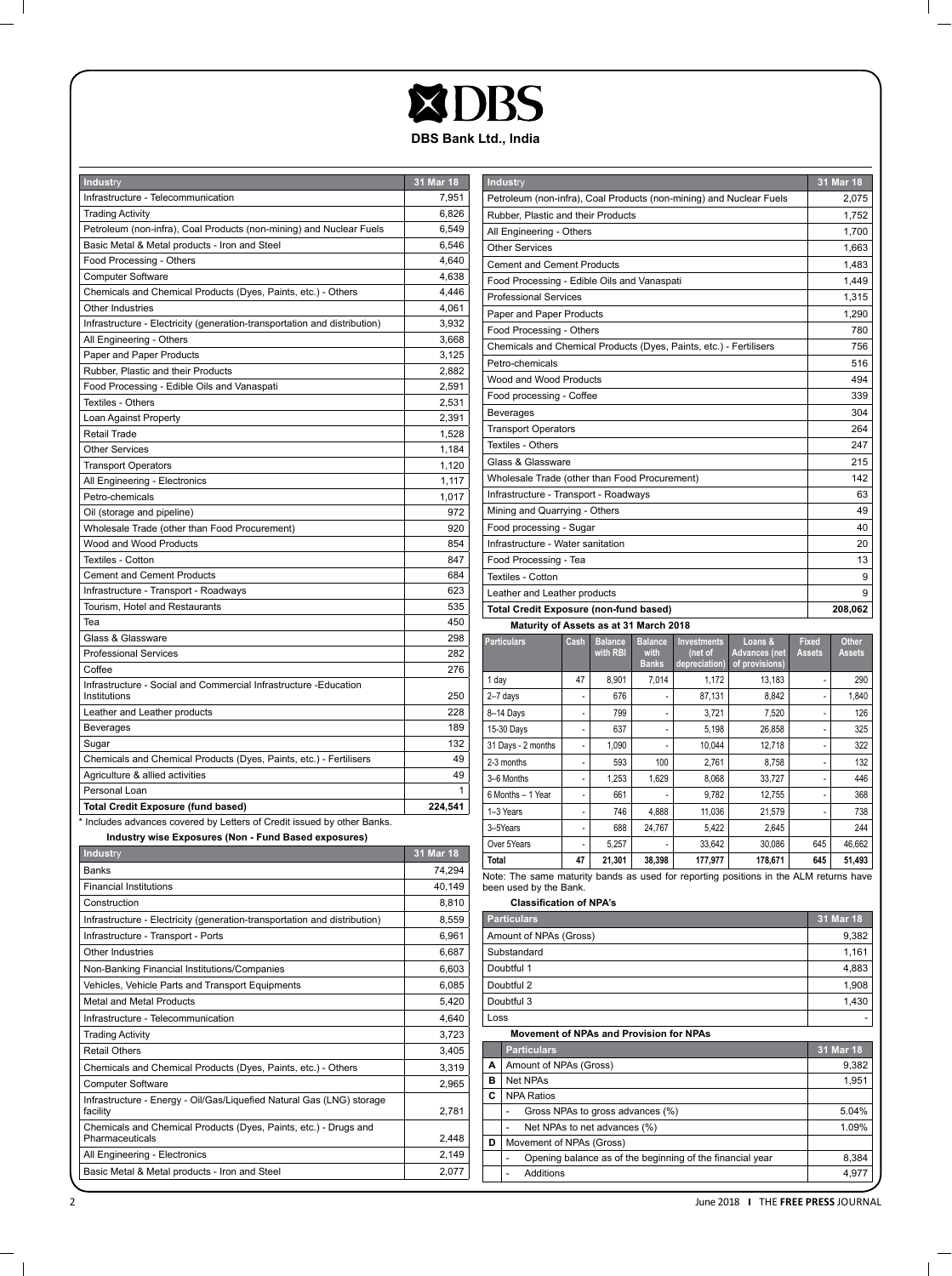# XDBS **DBS Bank Ltd., India**

|   | <b>Particulars</b>                                        | 31 Mar 18 |
|---|-----------------------------------------------------------|-----------|
|   | Reductions on account of recoveries/ write - offs         | 3.979     |
|   | Closing balance                                           | 9,382     |
| Е | Movement of Provision for NPAs                            |           |
|   | Opening balance as of the beginning of the financial year | 3,759     |
|   | Provision made during the year                            | 4.866     |
|   | Write - offs / Write - back of excess provision           | 1.194     |
|   | Closing balance                                           | 7.431     |

### **General Provisions**

 $\mathbb{R}$ 

In accordance with RBI guidelines, the Bank maintains provision on standard<br>advances, standard derivative exposures and provision on Unhedged Foreign<br>Currency Exposure (UFCE). Movement in general provisions is detailed bel

|                                                                                                                                   | Currency Exposure (UFCE). Movement in general provisions is detailed below      |                  |                 |
|-----------------------------------------------------------------------------------------------------------------------------------|---------------------------------------------------------------------------------|------------------|-----------------|
| <b>Particulars</b>                                                                                                                |                                                                                 |                  | 31 Mar 18       |
| Opening Balance                                                                                                                   |                                                                                 |                  | 1,305           |
| :Add                                                                                                                              | Provisions Made During the Year                                                 |                  |                 |
| Less:                                                                                                                             | Write off / Write back of Excess provisions during the Year                     |                  | 74              |
| <b>Closing Balance</b>                                                                                                            |                                                                                 |                  | 1,231           |
|                                                                                                                                   | Amount of Non-Performing Investments and Provision for NPIs                     |                  |                 |
|                                                                                                                                   | Non-Performing Investments and Provision for NPIs is given below:               |                  |                 |
| <b>Particulars</b>                                                                                                                |                                                                                 |                  | 31 Mar 18       |
| А<br>Amount of Non-Performing Investments (Gross)                                                                                 |                                                                                 |                  | 810             |
| в                                                                                                                                 | Amount of provisions held for non-performing investments                        |                  | 115             |
|                                                                                                                                   | Movement in Provisions held towards Depreciation on Investments                 |                  |                 |
|                                                                                                                                   | Movement in Provisions held towards Depreciation on Investments is given below: |                  |                 |
| <b>Particulars</b>                                                                                                                |                                                                                 |                  | 31 Mar 18       |
| Opening Balance                                                                                                                   |                                                                                 |                  | 440             |
| Add:<br>Provisions made during the year                                                                                           |                                                                                 |                  | 1,218           |
| Less:                                                                                                                             | Write off / Write back of excess provisions during the year                     |                  |                 |
| <b>Closing Balance</b>                                                                                                            |                                                                                 |                  | 1,658           |
| <b>Industry wise Past Due Loans</b>                                                                                               |                                                                                 |                  |                 |
| <b>Particulars</b>                                                                                                                |                                                                                 |                  | 31 Mar 18       |
| Textiles - Others                                                                                                                 |                                                                                 |                  | 619             |
| Vehicles, Vehicle Parts and Transport Equipments                                                                                  |                                                                                 |                  | 447             |
| All Engineering - Others                                                                                                          |                                                                                 |                  | 378             |
| <b>Trading Activity</b>                                                                                                           |                                                                                 |                  | 293             |
| Chemicals and Chemical Products (Dyes, Paints, etc.) - Drugs and<br>Pharmaceuticals                                               |                                                                                 |                  | 256             |
| Food Processing - Others                                                                                                          |                                                                                 |                  | 82              |
|                                                                                                                                   | Chemicals and Chemical Products (Dyes, Paints, etc.) - Others                   |                  | 78              |
|                                                                                                                                   | Basic Metal & Metal products - Other Metal and Metal Products                   |                  | 48              |
| Leather and Leather products                                                                                                      |                                                                                 |                  | 25              |
| Total                                                                                                                             |                                                                                 |                  | 2,226           |
| <b>Ageing of Past Due Loans</b>                                                                                                   |                                                                                 |                  |                 |
| <b>Particulars</b>                                                                                                                |                                                                                 |                  | 31 Mar 18       |
| Overdue upto 30 Days                                                                                                              |                                                                                 | 1,933            |                 |
| Overdue between 31 and 60 Days                                                                                                    |                                                                                 |                  | 117             |
| Overdue between 61 and 90 Days                                                                                                    |                                                                                 |                  | 176             |
| Total                                                                                                                             |                                                                                 |                  | 2.226           |
| The Bank does not have overseas operations and hence amount of NPAs and past<br>due loans are restricted to the domestic segment. |                                                                                 |                  |                 |
| <b>Industry wise NPAs</b>                                                                                                         |                                                                                 |                  |                 |
| <b>Particulars</b>                                                                                                                |                                                                                 | <b>Amount of</b> | <b>Specific</b> |

| <b>Particulars</b>                                                               | Amount of<br><b>NPA</b> | <b>Specific</b><br><b>Provision</b> |
|----------------------------------------------------------------------------------|-------------------------|-------------------------------------|
| Basic Metal & Metal products - Iron and Steel                                    | 2,275                   | 1.361                               |
| Paper and Paper Products                                                         | 2.265                   | 2.060                               |
| Construction                                                                     | 1.760                   | 1.514                               |
| Infrastructure - Transport - Roadways                                            | 622                     | 454                                 |
| <b>Trading Activity</b>                                                          | 562                     | 515                                 |
| <b>Computer Software</b>                                                         | 339                     | 302                                 |
| Food Processing - Edible Oils and Vanaspati                                      | 286                     | 286                                 |
| Glass & Glassware                                                                | 250                     | 105                                 |
| Infrastructure - Social and Commercial Infrastructure<br>-Education Institutions | 250                     | 250                                 |
| All Engineering - Electronics                                                    | 218                     | 218                                 |
| Other Metal and Metal Products                                                   | 152                     | 110                                 |
| Textiles - Others                                                                | 147                     | 147                                 |

| <b>Particulars</b>                                                                                                                          | <b>Amount of</b>  | <b>Specific</b>        |
|---------------------------------------------------------------------------------------------------------------------------------------------|-------------------|------------------------|
| Gas/LNG (storage and pipeline)                                                                                                              | <b>NPA</b><br>145 | <b>Provision</b><br>77 |
| Chemicals and Chemical Products (Dyes, Paints, etc.)                                                                                        | 51                | 14                     |
| - Others                                                                                                                                    |                   |                        |
| Home Loan                                                                                                                                   | 38                | 6                      |
| Chemicals and Chemical Products (Dyes, Paints, etc.) -<br>Drugs and Pharmaceuticals                                                         | 22                | 12                     |
| Total                                                                                                                                       | 9,382             | 7,431                  |
| <b>Industry wise General Provisions</b>                                                                                                     |                   |                        |
| <b>Particulars</b>                                                                                                                          |                   | 31 Mar 18              |
| Banks                                                                                                                                       |                   | 214                    |
| Construction                                                                                                                                |                   | 177                    |
| Infrastructure - Telecommunication *                                                                                                        |                   | 131                    |
| Non-Banking Financial Institutions/Companies                                                                                                |                   | 74                     |
| Vehicles, Vehicle Parts and Transport Equipments                                                                                            |                   | 66                     |
| Metal and Metal Products                                                                                                                    |                   | 61                     |
| Chemicals and Chemical Products (Dyes, Paints, etc.) - Drugs and<br>Pharmaceuticals                                                         |                   | 50                     |
| <b>Retail Others</b>                                                                                                                        |                   | 48                     |
| Other Industries                                                                                                                            |                   | 42                     |
| <b>Financial Institutions</b>                                                                                                               |                   | 32                     |
| <b>Trading Activity</b>                                                                                                                     |                   | 30                     |
| Infrastructure - Electricity (generation-transportation and distribution)                                                                   |                   | 30                     |
| Petroleum (non-infra), Coal Products (non-mining) and Nuclear Fuels                                                                         |                   | 29                     |
| Chemicals and Chemical Products (Dyes, Paints, etc.) - Others                                                                               |                   | 27                     |
| Food Processing - Others                                                                                                                    |                   | 22                     |
| All Engineering - Others                                                                                                                    |                   | 21                     |
| Rubber, Plastic and their Products                                                                                                          | 20                |                        |
| Basic Metal & Metal products - Iron and Steel                                                                                               | 20                |                        |
| <b>Computer Software</b>                                                                                                                    |                   | 20                     |
| Infrastructure - Transport - Ports                                                                                                          |                   | 15                     |
| Food Processing - Edible Oils and Vanaspati                                                                                                 |                   | 13                     |
| Textiles - Others                                                                                                                           |                   | 11                     |
| <b>Other Services</b><br>Infrastructure - Energy - Oil/Gas/Liquefied Natural Gas (LNG) storage<br>facility                                  |                   | 10<br>9                |
| Wood and Wood Products                                                                                                                      |                   | 7                      |
| <b>Transport Operators</b>                                                                                                                  |                   | 6                      |
| All Engineering - Electronics                                                                                                               |                   | 6                      |
| Food Processing - Tea                                                                                                                       |                   | 5                      |
| Wholesale Trade (other than Food Procurement)                                                                                               |                   | 5                      |
| Paper and Paper Products                                                                                                                    |                   | 5                      |
| Petro-chemicals                                                                                                                             |                   | 4                      |
| Textiles - Cotton                                                                                                                           |                   | 4                      |
| <b>Cement and Cement Products</b>                                                                                                           |                   | 3                      |
| <b>Professional Services</b>                                                                                                                |                   | 3                      |
| Beverages                                                                                                                                   |                   | 2                      |
| Tourism, Hotel and Restaurants                                                                                                              |                   | 2                      |
| Food processing - Sugar                                                                                                                     |                   | 2                      |
| Food processing - Coffee                                                                                                                    |                   | 1                      |
| Leather and Leather products                                                                                                                |                   | 1                      |
| Chemicals and Chemical Products (Dyes, Paints, etc.) - Fertilisers                                                                          |                   | 1                      |
| Agriculture & allied activities                                                                                                             | 1                 |                        |
| Glass & Glassware                                                                                                                           | 1                 |                        |
| Total                                                                                                                                       | 1,231             |                        |
| Includes provision in accordance with RBI Circular RBI/2016-17/282/DBR.No.BP.<br>BC.64/21.04.048/2016-17 dated 18 <sup>th</sup> April 2017. |                   |                        |
| Industry wise Specific Provisions (net of write-backs)<br><b>Death of Long 1</b>                                                            |                   | <b>24 May 40</b>       |

| <b>Particulars</b>                            | . 31 Mar 18 ' |
|-----------------------------------------------|---------------|
| Paper and Paper Products                      | 1.260         |
| Construction                                  | 1.069         |
| Basic Metal & Metal products - Iron and Steel | 810           |
| <b>Trading Activity</b>                       | 172           |

THE FREE PRESS JOURNAL 1 June 2018 3

 $=$   $\overline{1}$ 

 $\overline{\phantom{0}}$  $\mathbb{R}^n$ 

 $\mathbf{I}$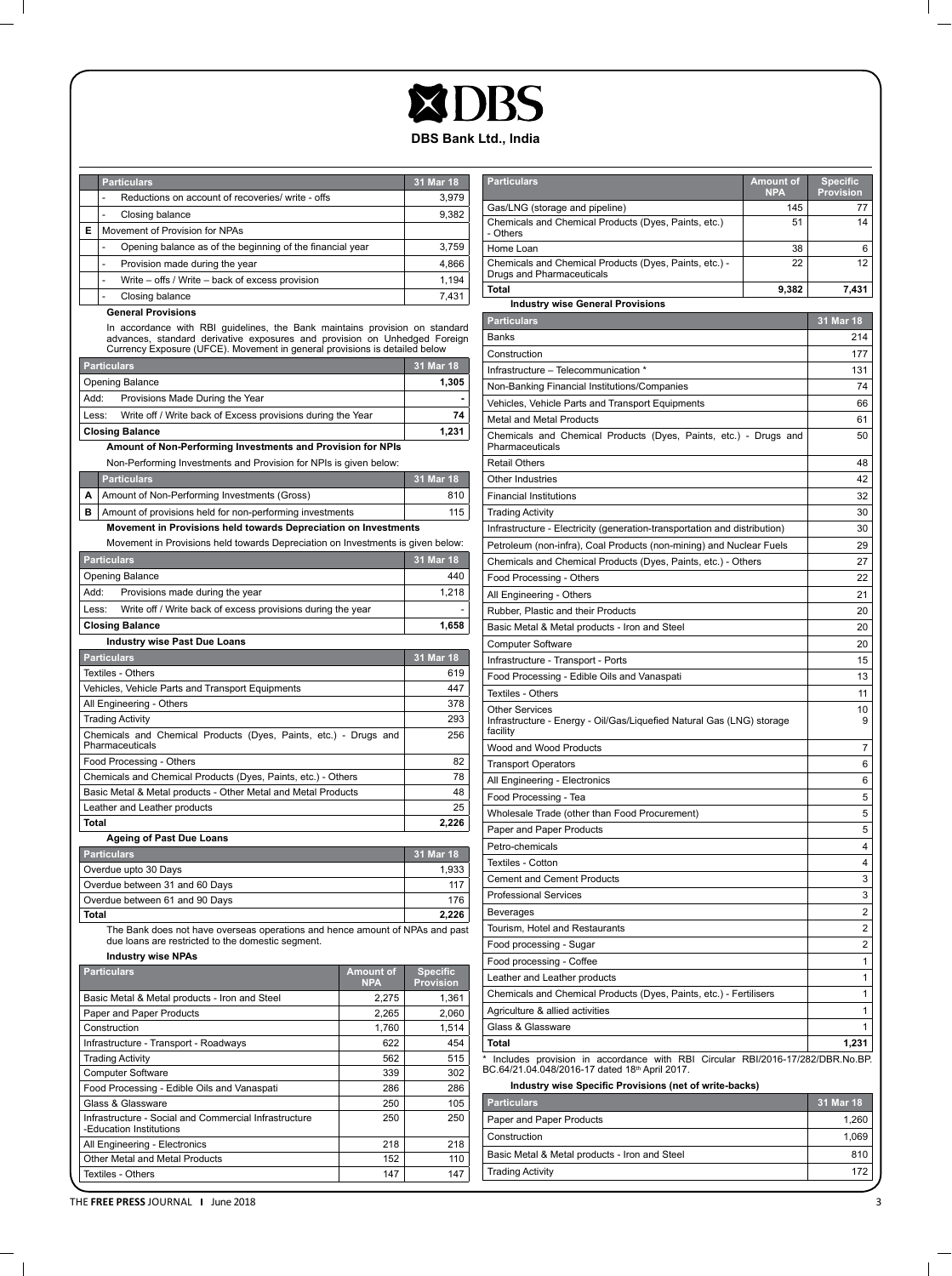#### **DBS Bank Ltd., India**

| <b>Particulars</b>                                                                  | 31 Mar 18 |
|-------------------------------------------------------------------------------------|-----------|
| Metal and Metal Products                                                            | 110       |
| Glass & Glassware                                                                   | 105       |
| All Engineering - Electronics                                                       | 103       |
| Food Processing - Edible Oils and Vanaspati                                         | 76        |
| Infrastructure - Energy - Oil/Gas/Liguefied Natural Gas (LNG) storage<br>facility   | 55        |
| Infrastructure - Transport - Roadways                                               | 19        |
| Chemicals and Chemical Products (Dyes, Paints, etc.) - Others                       | 15        |
| Retail Others                                                                       | 6         |
| Chemicals and Chemical Products (Dyes, Paints, etc.) - Drugs and<br>Pharmaceuticals | 1         |
| Other Industries                                                                    | (2)       |
| Beverages                                                                           | (26)      |
| <b>Computer Software</b>                                                            | (35)      |
| Infrastructure - Others                                                             | (66)      |
| Total                                                                               | 3,672     |

The Bank does not have overseas operations and hence amount of NPAs and past due loans are restricted to the domestic segment.

**Industry wise write-off's**

| <b>Particulars</b>                            | 31 Mar 18 |
|-----------------------------------------------|-----------|
| Infrastructure - Telecommunication            | 1.400     |
| Paper and Paper Products                      | 23        |
| Basic Metal & Metal products - Iron and Steel | 13        |
| Other Industries                              |           |
| Total                                         | 1.437     |

#### **4. Disclosures for Credit Risk: Portfolios subject to Standardised approach** *Qualitative Disclosures*

Currently based on our clientele, ratings of the following agencies have been used<br>i.e. CARE, CRISIL, India Ratings and Research Private Ltd., ICRA, Brickwork,<br>SME Rating Agency Pvt Ltd (SMERA), Standards & Poors, Moody's all exposures. The Bank assigns Long term credit ratings accorded by the chosen credit rating agencies for assets which have a contractual maturity of more than one

year. However, in accordance with RBI guidelines, the Bank classifies all cash credit exposures as long term exposures and accordingly the long term ratings accorded by the chosen credit rating agencies are assigned. The Bank uses both issue specific and issuer ratings. In accordance with RBI guidelines, for risk-weighting purposes, short-term ratings are deemed to be issue-specific.

#### *Quantitative Disclosures*

Categorization of Credit Exposures (Fund and Non Fund based) \* classified on the basis of Risk Weightage is provided below:

| <b>Particulars</b>    | 31 Mar 18 |
|-----------------------|-----------|
| l < 100 % Risk Weight | 292.490   |
| 100 % Risk Weight     | 112.662   |
| > 100 % Risk Weight   | 19.977    |
| Total                 | 425.129   |

\* Credit Exposures are reported net of NPA provisions and provision for diminution in fair value of restructured advances classified as Standard.

#### **5. Disclosures for Credit Risk Mitigation on Standardised approach**

#### *Qualitative Disclosures*

This is detailed in our policy on Credit Risk Mitigation techniques and Collateral Management.

#### *Quantitative Disclosures*

Currently, eligible financial collateral in the form of fixed deposits under lien, amount accepted under Parallel Deposit and guarantees issued by eligible guarantor as<br>specified in RBI guidelines have been used as credit risk mitigants. In the case of<br>fixed deposits underlien, the Bank reduces its credit expos value of the fixed deposits.

The details of exposures (after application of haircut) wherein the bank has used credit risk mitigants (CRM) are as under:

| <b>Product</b>      | <b>Amount of CRM</b> |
|---------------------|----------------------|
| Fund based exposure | 4.475                |
| Total               | 4.475                |

#### **6. Disclosure on Securitisation for Standardised approach**

The Bank has not undertaken any securitisation and hence this disclosure is not applicable.

#### **7. Disclosure on Market Risk in Trading book** *Qualitative disclosures*

Market Risk arises from changes in value from changes in interest rates yields,

foreign exchange rates, equity prices, commodity prices, credit spreads and the impact of changes in the correlations and volatilities of these risk factors. The Banks market risk appetite is determined by the Group Board of Directors, with detailed limit frameworks recommended by the appropriate risk committees. The Group Market & Liquidity Risk Committee, which reports into the Group Risk Executive Committee, oversees the market risk management infrastructure, sets market risk control limits and provides enterprise-wide oversight of all market risks and their management.

The Group's market risk framework identifies the types of the market risk to be covered, the risk metrics and methodologies to be used to capture such risk and the standards governing the management of market risk within the Group including the limit setting and independent model validation, monitoring and valuation.

The principal market risk appetite measure is Expected Shortfall. The Expected Shortfall is supplemented by risk control measures, such as sensitivities to risk factors, including their volatilities, as well as P&L loss triggers (Management Action Triggers) for management action.

Expected Shortfall estimates the potential loss on the current portfolio assuming a specified time horizon and level of confidence. The Expected Shortfall methodology uses a historical simulation approach to forecast the Group's market risk. Expected Shortfall risk factor scenarios are aligned to parameters and market data used for valuation. The Expected Shortfall is calculated for T&M trading, T&M banking and ALCO book.

On a daily basis, the Bank computes trading Expected Shortfall for each business unit and location, and at the Group level. Banking Expected Shortfall is computed on a weekly basis for each business unit and location. The trading Expected Shortfall forecasts are back-tested against the profit and loss of the trading book to monitor its predictive power.

To complement the Expected Shortfall framework, regular stress testing is carried out to monitor the Banks vulnerability to shocks. Also, monthly and annual P/L stop loss limits is monitored on a daily basis for the Trading book.

The risk control measures such as Interest rate PV01 (IRPV01) and FX delta measures the interest rate and FX rate risk to the current portfolio. The IR PV01 measures the change in the Net present value (NPV) due to an increase of 1 basis point in interest rates .The FX delta measures the change in NPV due to an increase of 1 unit in FX rates. The currency wise IRPV01 and FX Delta is calculated daily for T&M trading, T&M banking and ALCO book.

The other risk control measures such as Credit spread PV01 (CSPV01) and Jump to default (JTD) measures the change in the NPV due to an increase of 1 basis point in credit spreads and the expected loss due to immediate default respectively. The CSPV01 and JTD are calculated daily for T&M trading book.

#### *Quantitative Disclosures*

**Capital Requirement for Market Risk \***

| <b>Particulars</b>                     | 31 Mar 18 |
|----------------------------------------|-----------|
| Interest rate risk                     | 5.683     |
| Foreign exchange risk (including gold) | 360       |
| Equity position risk                   | 158       |

Capital required for Market Risk is calculated at 8% of Risk Weighted Assets.

#### **8. Operational Risk**

*Qualitative Disclosures*

#### **Strategy and Process**

The Group Operational Risk Management (ORM) policy:

- Defines operational risk and the scope of its application;
- Establishes the dimensions of operational risk;
- Provides a consistent Group wide approach for managing operational risk in a structured, systematic and consistent manner across DBS.

Operational risk arises from inadequate or failed internal processes, people, systems or from external events. It includes legal risk but excludes strategic or reputation risk. DBS adopts a zero-tolerance mindset for operational risk that can endanger the franchise

The Group ORM policy developed by the Head Office in Singapore has been adopted by the branches in India. The policy comprises of risk governance, risk policies, risk mitigation programmes, risk and control self-assessments, risk event management and reporting, and key risk indicators.

The ORM policy includes inter-alia:

- a) ORM Governance key responsibilities (Board, Senior Management, Location / Business level, unit operational risk managers control functions, Risk Management Group – Operational Risks and Internal Audit.
- b) ORM guiding principles
- c) Core Operational Risk Standards (CORS)
- d) Controls and mitigations:
	- Internal controls
		- Group Insurance Programme; and
		-
	- Business Continuity Management
- e) Risk Tools and Mechanisms comprising:
	- Risk & Control Self-Assessment (RCSA)
	- Operational Risk Event Management & Reporting (OREM&R)
	- Key Risk Indicators (KRI)
	- Scenario Assessment (SA)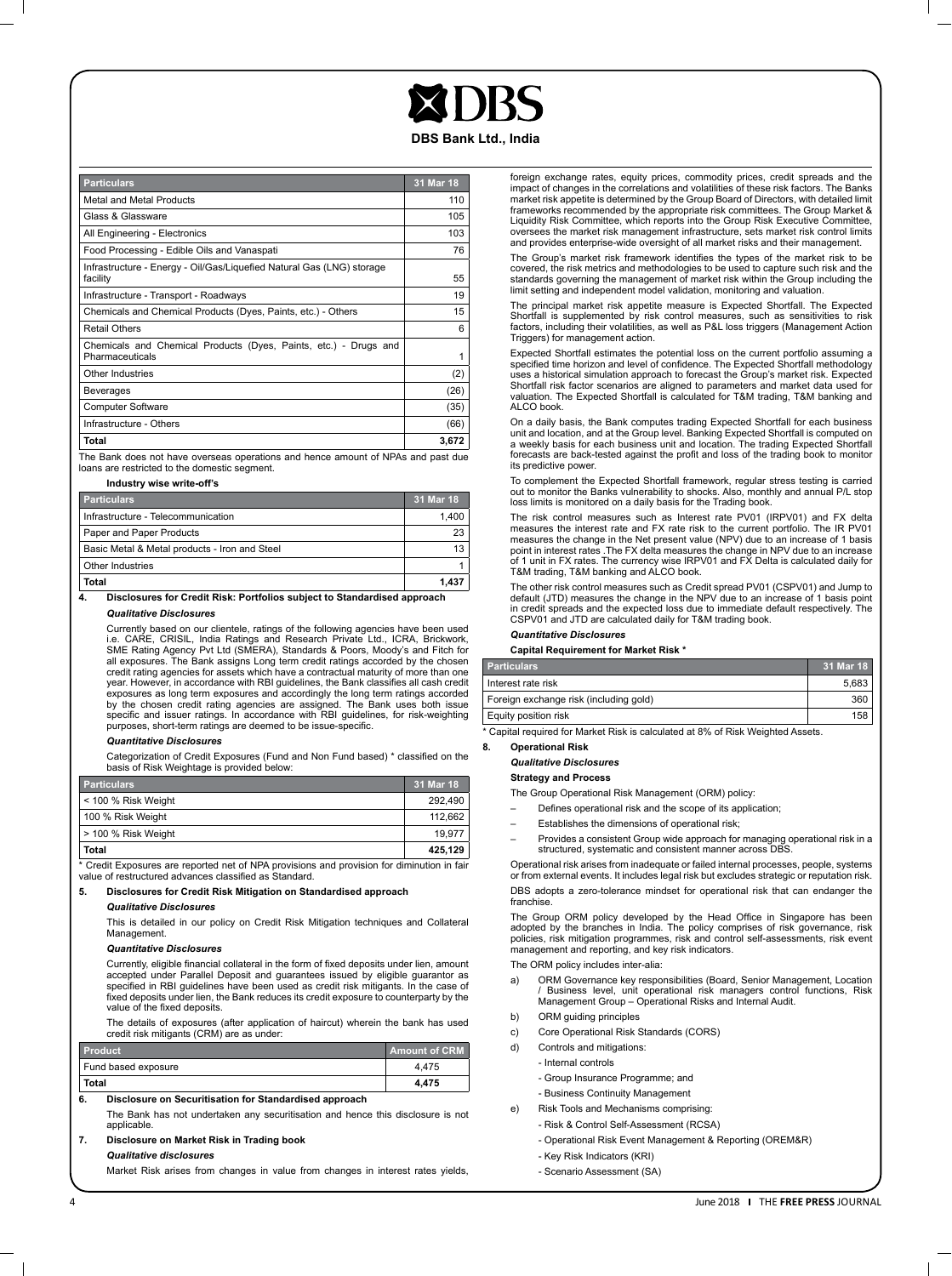**DBS Bank Ltd., India**

#### - Internal Controls

- Issue Management & Action Tracking
- Risk profiling and reporting
- f) Risk Quantification & Disclosure
	- Loss Provisioning / Capital Allocation

#### **Structure and Organisation**

The Bank has in place an India Operational Risk Committee (IORC) which meets on a monthly basis to discuss Operational Risk issues / related matters. The committee is chaired by the Chief Risk Officer (CRO) and is administered by the<br>Head - Operational Risk, India. The committee reports to the India Management<br>Committee (IMC). This ensures appropriate management and oversig

The IORC comprises of the Heads of the Consumer Banking Group, Global Transaction Services, Treasury & Markets, Institutional Banking – Chief Operating<br>Officer, Technology & Operations, Finance, Legal & Compliance, Internal Audit,<br>Chief Information Security Officer, Head T&O Risk Management

As part of the Bank's ORM structure, an independent Operational Risk function is in place led by the local Head of Operational Risk, who reports to the CRO, India and functionally to the Group Head of Operational Risk at the Head Office in Singapore.

Coverage includes identifying, assessing, controlling / mitigating risk, monitoring,<br>reporting and measuring risk and also ensuring compliance with DBS Group<br>standards and meeting local (RBI) and MAS regulatory requirement Operational Risk.

The Group adopts the three lines of defence model for the management of operational risk. In addition to the independent second line of defence by Risk<br>Management Group - Operational Risk, Unit Operational Risk Managers (UORM)<br>are appointed within the first line of defence for all Business Uni Units (SU) to support and implement the risk management policy / standards & processes and to ensure maintenance of adequate controls on an ongoing basis. Periodic training / orientations / discussions are held to keep UORM updated with key developments. As the third line of defence, Group Audit provides independent assurance.

#### **Risk Mitigation Programs**

#### *Internal Controls*

The day-to-day management of Operational Risk within the Bank is through maintenance of a comprehensive system of internal controls. An effective internal control system is a combination of a strong control environment and appropriate internal control procedures. These internal controls comprise of preventive, detective, directive and corrective controls.

#### *Group Insurance Programme (GIP)*

GIP helps to mitigate operational risk losses from significant risk events.

The key objective of GIP is to reduce low frequency high impact financial loss via transfer of loss to external funding sources (insurers). In line with DBS ORM<br>philosophy, high frequency low impact operational losses are managed through<br>establishment of strong internal controls.

*Business Continuity Management (BCM)* is a key Operational Risk programme of DBS to minimize the impact of a business disruption, irrespective of cause, and to provide an acceptable level of business until normal business operations are resumed.

BU/SUs are to comply with the BCM Policies and Standards established by Group Business Continuity Management (GBCM).

BCM includes the following:

- Establishment of ownership, roles and responsibilities
- Risk analysis
- Business impact analysis
- Recovery strategies
- 
- Familiarisation of emergency response and crisis management plans
- Regular review and maintenance
- Regular, complete and meaningful testing

#### **Risk Reporting and Measurement**

Operational Risk related MIS is reported through the central ORM system (GRC – Governance, Risk and Control), as follows:

- Incident Management (INC) Module in GRC for reporting of Risk Events (including near miss and timing error, etc.)
- Issue and Action Management (I&A) Module in GRC for tracking of issues and actions emanating from Risk Events, Audit Issues, Regulatory Issues and other risk related issues
- Key Indicator (KI) Module in GRC for reporting and monitoring of Key Risk Indicators (KRI)
- Risk and Control Self-Assessment (RCSA) Module in GRC- to facilitate and record the assessment of the Risk and Control Self-Assessment process.

RCSA review and assessment is performed as per risk based frequency approach.

The Operational Risk Profile including relevant MIS relating to the above is placed at the monthly India Operational Risk Committee (IORC). **Approach for operational risk capital assessment**

The Bank currently adopts the Basic Indicator Approach to calculate capital requirements for operational risk.

#### **9. Interest rate risk in the banking book (IRRBB)** *Qualitative Disclosures*

The Asset and Liability Committee ("ALCO") oversees the structural interest rate risk and funding liquidity risk in the Bank. The Market & Liquidity Risk Committee (MLRC) ensures that the exposures are within prudent levels. Structural interest rate risk arises from mismatches in the interest rate profile of customer loans and deposits. This interest rate risk has several aspects: basis risk arising from different interest rate benchmarks, interest rate re-pricing risk, yield curve risks and embedded optionality. To monitor the structural interest rate risk, the tools used by DBS include re-pricing gap reports based on traditional as well as duration gap approach, sensitivity analysis and income simulations under various scenarios.

#### *Quantitative Disclosures*

The Bank uses the Duration Gap approach to measure the impact of Market Value of Equity (MVE) for upward and downward rate shocks. This measures the potential change in MVE of the Bank for a 200 bps change in interest rates. The change in MVE due to a 200 change in interest rates are (for banking and trading book):

| Change in MVE due to a 200 bps change in interest rates | <b>INR Million</b> |
|---------------------------------------------------------|--------------------|
| 31 <sup>st</sup> March, 2018                            | 2.803.23           |

The impact on Earnings is computed as per the definition laid down in the ALM Policy of the Bank. Per the policy, Earnings-at-Risk (EaR) measures the interest rate risk from the earnings perspective. It is computed as an impact (over a 1-year horizon) of a 1% parallel shift in the yield curve on the Bank's earning. This is computed using the net IRS gaps for each bucket up to 1 year. The aggregate of these approximates the net interest income impact of a 1% parallel shift (increase in interest rates) in the yield curve over a 1 year horizon and acts as a useful tool in the hands of the MLRC to monitor and assess the impact of Interest rate risk exposure of the Bank on its NII.

EaR is computed at a Bank-wide level.

| EaR on the INR book (banking) | <b>INR Million</b> |
|-------------------------------|--------------------|
| 31 <sup>st</sup> March, 2018  | 112.25             |

**10. General Disclosure for Exposures Related to Counterparty Credit Risk** *Qualitative Disclosures*

#### *USE OF ECONOMIC CAPITAL (EC) FOR CONCENTRATION RISK MANAGEMENT*

While the Bank firmly complies with regulatory capital requirements at all times, we recognize the need to have more robust methodologies to measure capital usage. The Bank has adopted both qualitative and quantitative measures to address credit concentration risk. In addition to the regulatory limits, there are internally developed risk limits on the amount of exposure, as a percentage of the total exposure, that can be taken on any single industry, to avoid any sector concentration. Additionally, the Bank has developed maximum exposure limit norms which stipulates the amount of exposure that may be taken on a borrower considering its turnover and credit risk rating. In order to address the geographic concentration risk, the bank has implemented a policy on the maximum amount of advance, as a percentage of the total advances, which can be booked in a branch. The quantitative measurement of concentration risk, both for name and sector concentration and allocation of additional capital is one of the component of our ICAAP.

#### *CREDIT RISK MITIGANTS*

#### *Collateral*

Where possible, the Bank takes collateral as a secondary recourse to the borrower. Collateral includes cash, marketable securities, properties, trade receivables, inventory and equipment and other physical and financial collateral. The Bank may also take fixed and floating charges on the assets of borrowers. It has put in place policies to determine the eligibility of collateral for credit risk mitigation, which include requiring specific collaterals to meet minimum operational requirements in order to be considered as effective risk mitigants.

When a collateral arrangement is in place for financial market counterparties covered under market standard documentation (such as Master Repurchase Agreements and International Swaps and Derivatives Association (ISDA) agreements), collateral received is marked to market on a frequency mutually agreed with the counterparties.

DBS is required to post additional collateral in the event of a rating downgrade. As at 31 December 2017, for a three-notch downgrade of its Standard and Poor's Ratings Services and Moody's Investors Services ratings, DBS Bank will have to post additional collateral amounting to SGD 19 million (2016: SGD 44 million)

#### *Other Risk Mitigants*

The Bank manages its credit exposure from derivatives, repo and other repo-style transactions by entering into netting and collateral arrangements with counterparties where it is appropriate and feasible to do so. The credit risk associated with outstanding contracts with positive mark to market is reduced by master netting arrangements to the extent that if an event of default occurs, all amounts with a single counterparty in a netting-eligible jurisdiction are settled on a net basis

The Bank may also enter into agreements which govern the posting of collateral with derivative counterparties for credit risk mitigation (e.g. Credit Support Annexes under ISDA master agreements). These are governed by internal guidelines with respect to the eligibility of collateral types and the frequency of collateral calls.

In addition, the Bank also uses guarantees as credit risk mitigants. While the Bank may accept guarantees from any counterparty, it sets internal thresholds for considering guarantors to be eligible for credit risk mitigation.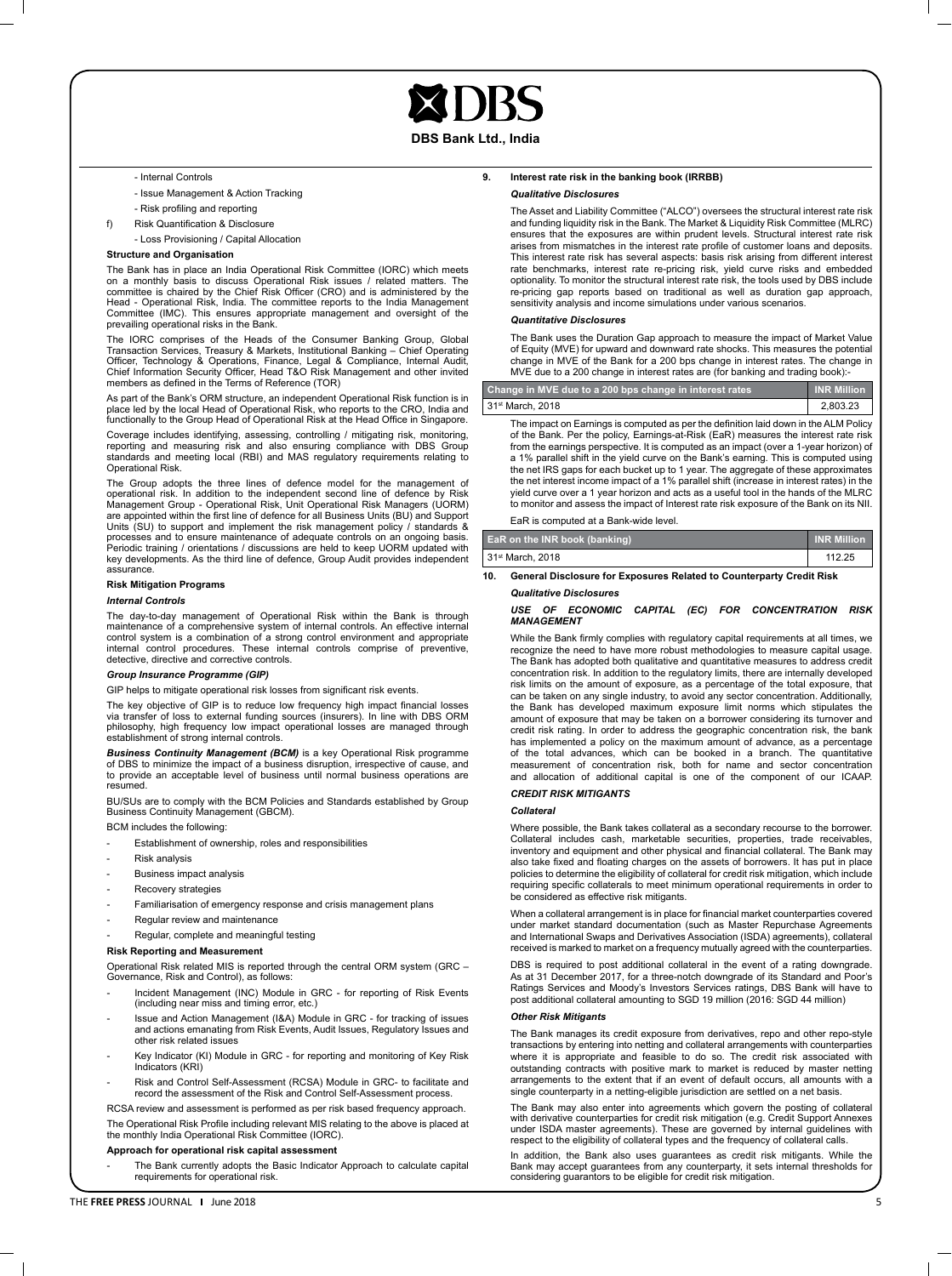# **XDRS**

## **DBS Bank Ltd., India**

#### *COUNTER PARTY RISK MANAGEMENT*

Counterparty risk that may arise from traded products and securities is measured on a loan equivalent basis and included under the Bank's overall credit limits to counterparties. Issuer Default Risk that may arise from traded products and securities are generally measured based on jump-to-default computations.

The Bank actively monitors and manages its exposure to counterparties in over-<br>the-counter (OTC) derivative trades to protect its balance sheet in the event of<br>counterparty default. Counterparty risk exposures which may be

#### *Quantitative Disclosures*

|                                                                                  | <b>Particulars</b>                                                                                                                                                                                                                                                              | <b>Notionals</b> |           | <b>Credit Exposures</b> |  |                  |
|----------------------------------------------------------------------------------|---------------------------------------------------------------------------------------------------------------------------------------------------------------------------------------------------------------------------------------------------------------------------------|------------------|-----------|-------------------------|--|------------------|
|                                                                                  | - Currency Derivatives                                                                                                                                                                                                                                                          | 2,254,382        |           | 107,689                 |  |                  |
|                                                                                  | - Interest Rate Derivatives                                                                                                                                                                                                                                                     | 2,498,827        |           | 32,031                  |  |                  |
| 11.<br><b>Composition of Capital</b>                                             |                                                                                                                                                                                                                                                                                 |                  |           |                         |  | (Rs. in million) |
| Ref No<br>Basel III common disclosure template to be used from<br>March 31, 2018 |                                                                                                                                                                                                                                                                                 |                  |           |                         |  |                  |
|                                                                                  | Common Equity Tier 1 capital : instruments and reserves                                                                                                                                                                                                                         |                  |           |                         |  |                  |
| 1                                                                                | Directly issued qualifying common share<br>capital plus related stock surplus (share<br>premium)                                                                                                                                                                                |                  | 37,057.90 |                         |  | A                |
| 2                                                                                | Retained earnings                                                                                                                                                                                                                                                               |                  | 8,722.25  |                         |  | $B+C+E+G$        |
| 3                                                                                | Accumulated other comprehensive income<br>(and other reserves)                                                                                                                                                                                                                  |                  |           |                         |  |                  |
| 4                                                                                | Directly issued capital subject to phase out<br>from CET1 (only applicable to non-joint<br>stock companies)                                                                                                                                                                     |                  |           |                         |  |                  |
| 5                                                                                | Common share capital issued by<br>subsidiaries and held by third parties<br>(amount allowed in group CET1)                                                                                                                                                                      |                  |           |                         |  |                  |
| 6                                                                                | Common Equity Tier 1 capital before<br>regulatory adjustments                                                                                                                                                                                                                   |                  | 45,780.15 |                         |  |                  |
|                                                                                  | Common Equity Tier 1 capital : regulatory adjustments                                                                                                                                                                                                                           |                  |           |                         |  |                  |
| 7                                                                                | Prudential valuation adjustments                                                                                                                                                                                                                                                |                  | 239.12    |                         |  |                  |
| 8                                                                                | Goodwill (net of related tax liability)                                                                                                                                                                                                                                         |                  |           |                         |  |                  |
| 9                                                                                | Intangibles other than mortgage-servicing<br>rights (net of related tax liability)                                                                                                                                                                                              |                  |           |                         |  |                  |
| 10                                                                               | Deferred tax assets                                                                                                                                                                                                                                                             |                  | 2,580.92  |                         |  | F                |
| 11                                                                               | Cash-flow hedge reserve                                                                                                                                                                                                                                                         |                  |           |                         |  |                  |
| 12                                                                               | Shortfall of provisions to expected losses                                                                                                                                                                                                                                      |                  |           | ٠                       |  |                  |
| 13                                                                               | Securitisation gain on sale                                                                                                                                                                                                                                                     |                  |           | ä,                      |  |                  |
| 14                                                                               | Gains and losses due to changes in own<br>credit risk on fair valued liabilities                                                                                                                                                                                                |                  |           |                         |  |                  |
| 15                                                                               | Defined-benefit pension fund net assets                                                                                                                                                                                                                                         |                  |           |                         |  |                  |
| 16                                                                               | Investments in own shares (if not already<br>netted off paid-up capital on reported<br>balance sheet)                                                                                                                                                                           |                  |           | ٠                       |  |                  |
| 17                                                                               | Reciprocal cross-holdings in common<br>equity                                                                                                                                                                                                                                   |                  |           |                         |  |                  |
| 18                                                                               | Investments in the capital of banking,<br>financial and insurance entities that<br>are outside the scope of regulatory<br>consolidation, net of eligible<br>positions, where the bank does not own<br>more than 10% of the issued share<br>capital (amount above 10% threshold) | short            |           |                         |  |                  |

|    | Common Equity Tier 1 capital : regulatory adjustments                                                                                                                                                                        |           |   |
|----|------------------------------------------------------------------------------------------------------------------------------------------------------------------------------------------------------------------------------|-----------|---|
| 19 | Significant investments in the common<br>stock of banking, financial and insurance<br>entities that are outside the scope of<br>regulatory consolidation, net of eligible<br>short positions (amount above 10%<br>threshold) |           |   |
| 20 | Mortgage servicing rights (amount above<br>10% threshold)                                                                                                                                                                    |           |   |
| 21 | Deferred<br>tax<br>assets<br>from<br>arising<br>temporary differences (amount above<br>10% threshold, net of related tax liability)                                                                                          |           | н |
| 22 | Amount exceeding the 15% threshold                                                                                                                                                                                           |           |   |
| 23 | of which: significant investments in the<br>common stock of financial entities                                                                                                                                               |           |   |
| 24 | of which: mortgage servicing rights                                                                                                                                                                                          |           |   |
| 25 | of which: deferred tax assets arising<br>from temporary differences                                                                                                                                                          |           |   |
| 26 | National specific regulatory adjustments<br>(26a+26b+26c+26d)                                                                                                                                                                |           |   |
|    | a.of which: Investments in the equity<br>capital of unconsolidated insurance<br>subsidiaries                                                                                                                                 |           |   |
|    | b.of which: Investments in the equity<br>capital of unconsolidated non-financial<br>subsidiaries                                                                                                                             |           |   |
|    | c.of which: Shortfall in the equity capital<br>of majority owned financial entities<br>which have not been consolidated with<br>the bank                                                                                     |           |   |
|    | d.of which: Unamortised pension funds<br>expenditures                                                                                                                                                                        |           |   |
| 27 | Regulatory adjustments applied to<br>Common Equity Tier 1 due to insufficient<br>Additional Tier 1 and Tier 2 to cover<br>deductions                                                                                         |           |   |
| 28 | Total regulatory adjustments to<br><b>Common equity Tier 1</b>                                                                                                                                                               | 2,820.04  |   |
| 29 | Common Equity Tier 1 capital (CET1)                                                                                                                                                                                          | 42,960.11 |   |
|    | Additional Tier 1 capital : instruments                                                                                                                                                                                      |           |   |
| 30 | Directly issued qualifying Additional Tier<br>1 instruments plus related stock surplus<br>(share premium) (31+32)                                                                                                            |           |   |
| 31 | of which : classified as equity under<br>applicable<br>accounting<br>standards<br>(Perpetual Non-Cumulative Preference<br>Shares)                                                                                            |           |   |
| 32 | of which: classified as liabilities under<br>applicable accounting standards<br>(Perpetual debt Instruments)                                                                                                                 |           |   |
| 33 | Directly issued capital instruments<br>subject to phase out from Additional<br>Tier 1                                                                                                                                        |           |   |
| 34 | Additional Tier 1 instruments (and CET1<br>instruments not included in row 5) issued<br>by subsidiaries and held by third parties<br>(amount allowed in group AT1)                                                           |           |   |
| 35 | of which: instruments issued by<br>subsidiaries subject to phase out                                                                                                                                                         |           |   |
| 36 | <b>Additional Tier 1 capital before</b><br>regulatory adjustments                                                                                                                                                            |           |   |
|    |                                                                                                                                                                                                                              |           |   |

 $\Box$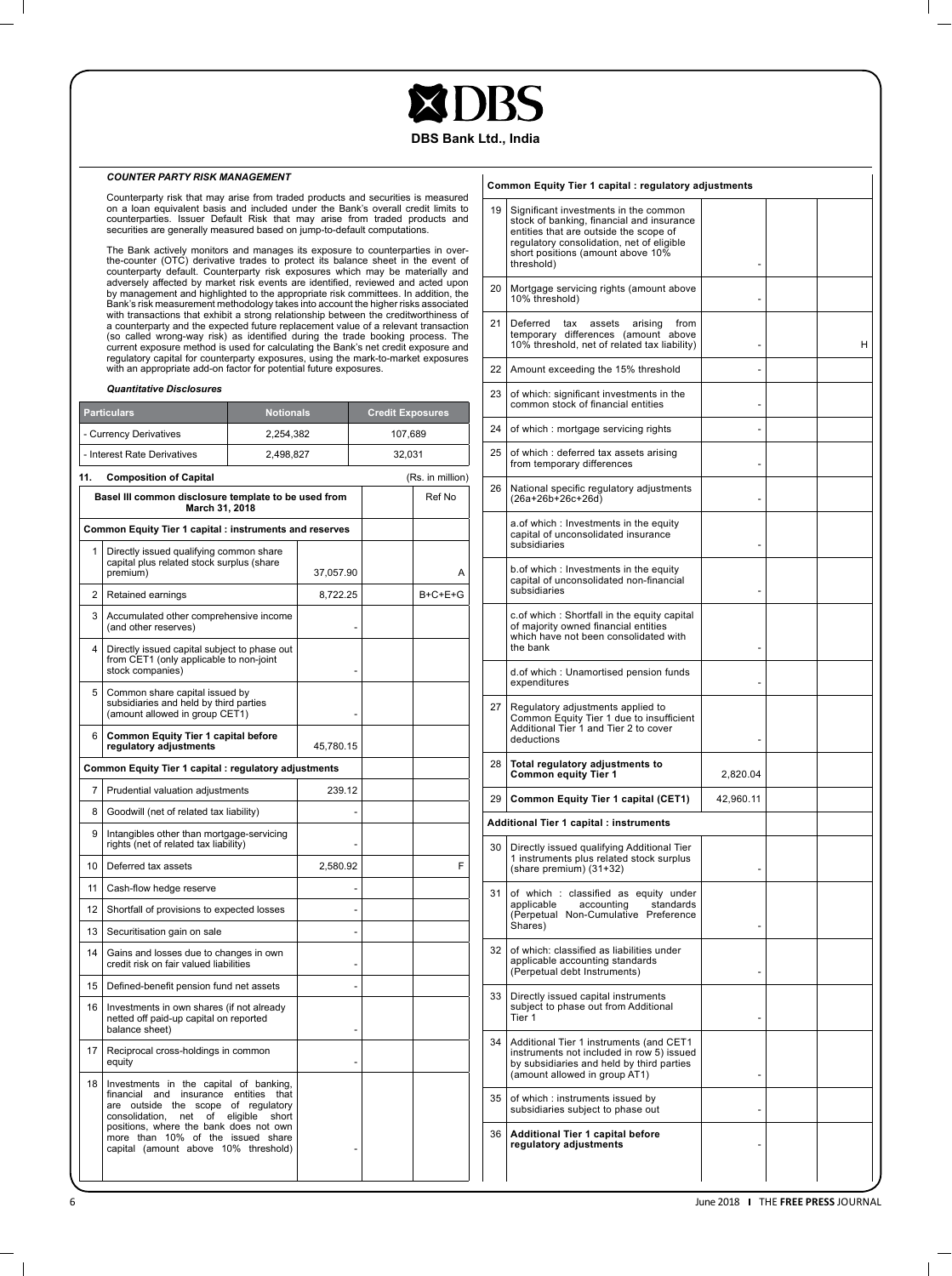| <b>XDBS</b> |
|-------------|
|             |

|  |  |  | <b>DBS Bank Ltd., India</b> |
|--|--|--|-----------------------------|
|--|--|--|-----------------------------|

| Additional Tier 1 capital : regulatory adjustments |                                                                                                                                                                                                                    |           | 55  | Significant investments in the capital |    |                                                                                                                                                                                                           |            |  |
|----------------------------------------------------|--------------------------------------------------------------------------------------------------------------------------------------------------------------------------------------------------------------------|-----------|-----|----------------------------------------|----|-----------------------------------------------------------------------------------------------------------------------------------------------------------------------------------------------------------|------------|--|
| 37                                                 | Investments in own Additional Tier 1<br>instruments                                                                                                                                                                |           |     |                                        |    | banking, financial and insurance entities<br>that are outside the scope of regulatory<br>consolidation (net of eligible short                                                                             |            |  |
| 38                                                 | Reciprocal cross-holdings in Additional Tier<br>1 instruments                                                                                                                                                      |           |     |                                        | 56 | positions)<br>National specific regulatory adjustments                                                                                                                                                    |            |  |
| 39                                                 | Investments in the capital of banking,<br>financial and insurance entities that<br>are outside the scope of regulatory<br>consolidation, net of eligible short positions,<br>where the bank does not own more than |           |     |                                        |    | $(56a+56b)$<br>a. of which: Investments in the Tier<br>2 capital of unconsolidated insurance<br>subsidiaries                                                                                              |            |  |
| 40                                                 | 10% of the issued common share capital<br>of the entity (amount above 10% threshold)<br>Significant investments in the capital of                                                                                  |           |     |                                        |    | b. of which: Shortfall in the Tier 2 capital<br>of majority owned financial entities which<br>have not been consolidated with the bank                                                                    |            |  |
|                                                    | banking, financial and insurance entities<br>that are outside the scope of regulatory<br>consolidation (net of eligible short positions)                                                                           |           |     |                                        |    | Regulatory Adjustments Applied to Tier<br>2 in respect of Amounts Subject to Pre-<br><b>Basel III Treatment</b>                                                                                           |            |  |
| 41                                                 | National specific regulatory adjustments<br>$(41a+41b)$                                                                                                                                                            |           |     |                                        |    | of which: [INSERT TYPE OF<br>ADJUSTMENT e.g. existing adjustments<br>which are deducted from Tier 2 at 50%]                                                                                               |            |  |
|                                                    | a. of which: Investments in the Additional<br>Tier 1 capital of unconsolidated insurance<br>subsidiaries                                                                                                           |           |     |                                        |    | of which: [INSERT TYPE OF<br><b>ADJUSTMENT</b>                                                                                                                                                            |            |  |
|                                                    | b. of which: Shortfall in the Additional<br>Tier 1 capital of majority owned financial<br>entities which have not been consolidated                                                                                |           |     |                                        | 57 | Total regulatory adjustments to Tier 2<br>capital                                                                                                                                                         |            |  |
|                                                    | with the bank                                                                                                                                                                                                      |           |     |                                        | 58 | Tier 2 capital (T2)                                                                                                                                                                                       | 18,193.69  |  |
|                                                    | Regulatory Adjustments Applied to<br>Additional Tier 1 in respect of Amounts<br>Subject to Pre-Basel III Treatment                                                                                                 |           |     |                                        |    | a. Tier 2 capital reckoned for capital<br>adequacy                                                                                                                                                        | 18,193.69  |  |
|                                                    | of which:<br>of which:                                                                                                                                                                                             |           |     |                                        |    | b. Excess Additional Tier 1 capital<br>reckoned as Tier 2 capital                                                                                                                                         |            |  |
|                                                    | of which:                                                                                                                                                                                                          |           |     |                                        |    | c. Total Tier 2 capital admissible for capital<br>adequacy (58a + 58b)                                                                                                                                    | 18,193.69  |  |
| 42                                                 | Regulatory adjustments applied to<br>Additional Tier 1 due to insufficient Tier 2<br>to cover deductions                                                                                                           |           |     |                                        | 59 | Total capital (TC = T1 + Admissible T2)<br>$(45 + 58c)$                                                                                                                                                   | 61,153.80  |  |
| 43                                                 | Total<br>regulatory<br>adjustments<br>to<br><b>Additional Tier 1 capital</b>                                                                                                                                       |           |     |                                        | 60 | Total risk weighted assets (60a + 60b<br>+ 60c)                                                                                                                                                           | 378,938.87 |  |
| 44                                                 | Additional Tier 1 capital (AT1)                                                                                                                                                                                    |           |     |                                        |    | a. of which: total credit risk weighted<br>assets                                                                                                                                                         | 280,108.08 |  |
|                                                    | a. Additional Tier 1 capital reckoned for<br>capital adequacy                                                                                                                                                      |           |     |                                        |    | b. of which: total market risk weighted<br>assets                                                                                                                                                         | 77,514.00  |  |
| 45                                                 | Tier 1 capital (T1 = CET1 + Admissible<br>AT1) (29 + 44a)                                                                                                                                                          | 42,960.11 |     |                                        |    | c. of which: total operational risk weighted<br>assets                                                                                                                                                    | 21,316.79  |  |
|                                                    | Tier 2 capital: instruments and provisions                                                                                                                                                                         |           |     |                                        |    |                                                                                                                                                                                                           |            |  |
| 46                                                 | Directly issued qualifying Tier 2<br>instruments plus related stock surplus                                                                                                                                        |           |     |                                        |    | <b>Capital ratios and buffers</b>                                                                                                                                                                         |            |  |
| 47                                                 | Directly issued capital instruments subject<br>to phase out from Tier 2                                                                                                                                            | 16,945.50 | ı   |                                        | 61 | Common Equity Tier 1 (as a percentage of<br>risk weighted assets)                                                                                                                                         | 11.34%     |  |
| 48                                                 | Tier 2 instruments (and CET1 and AT1<br>instruments not included in rows 5 or 34)<br>issued by subsidiaries and held by third<br>parties (amount allowed in group Tier 2)                                          |           |     |                                        | 62 | Tier 1 (as a percentage of risk weighted<br>assets)                                                                                                                                                       | 11.34%     |  |
| 49                                                 | of which: instruments issued by<br>subsidiaries subject to phase out                                                                                                                                               |           |     |                                        | 63 | Total capital (as a percentage of risk<br>weighted assets)                                                                                                                                                | 16.14%     |  |
| 50                                                 | <b>Provisions</b>                                                                                                                                                                                                  | 1,248.19  | D+J |                                        | 64 | Institution specific buffer requirement<br>(minimum CET1 requirement plus<br>capital conservation plus countercyclical<br>buffer requirements plus G-SIB buffer<br>requirement, expressed as a percentage | 7.375%     |  |
|                                                    | Basel III common disclosure template to be used from<br>March 31, 2018                                                                                                                                             |           |     | Ref No                                 | 65 | of risk weighted assets)<br>of which: capital conservation buffer<br>requirement                                                                                                                          | 1.875%     |  |
| 51                                                 | Tier 2 capital before regulatory<br>adjustments                                                                                                                                                                    | 18,193.69 |     |                                        | 66 | of which : bank specific countercyclical<br>buffer requirement                                                                                                                                            |            |  |
|                                                    | Tier 2 capital : regulatory adjustments                                                                                                                                                                            |           |     |                                        | 67 | of which: G-SIB buffer requirement                                                                                                                                                                        |            |  |
| 52                                                 | Investments in own Tier 2 instruments                                                                                                                                                                              |           |     |                                        | 68 | Common Equity Tier 1 available to meet<br>buffers (as a percentage of risk weighted                                                                                                                       |            |  |
| 53                                                 | Reciprocal cross-holdings in Tier 2<br>instruments                                                                                                                                                                 |           |     |                                        |    | assets)<br>National minima (if different from Basel III)                                                                                                                                                  | 3.965%     |  |
| 54                                                 | Investments in the capital of banking,                                                                                                                                                                             |           |     |                                        | 69 |                                                                                                                                                                                                           |            |  |
|                                                    | financial and insurance entities that<br>are outside the scope of regulatory<br>consolidation, net of eligible short                                                                                               |           |     |                                        | 70 | National Common Equity Tier 1 minimum<br>ratio (if different from Basel III minimum)<br>National Tier 1 minimum ratio (if different                                                                       | 7.375%     |  |
|                                                    | positions, where the bank does not own<br>more than 10% of the issued common<br>share capital of the entity (amount above                                                                                          |           |     |                                        | 71 | from Basel III minimum)<br>National total capital minimum ratio (if                                                                                                                                       | 7.00%      |  |
|                                                    | the 10% threshold)                                                                                                                                                                                                 |           |     |                                        |    | different from Basel III minimum)                                                                                                                                                                         | 10.875%    |  |

The **FREE PRESS** Journal June 2018

 $\overline{\phantom{a}}_1$ 

 $\mathbb{R}$ 

 $\overline{\phantom{0}}$  $\mathbb{R}^n$ 

 $\mathbf{I}$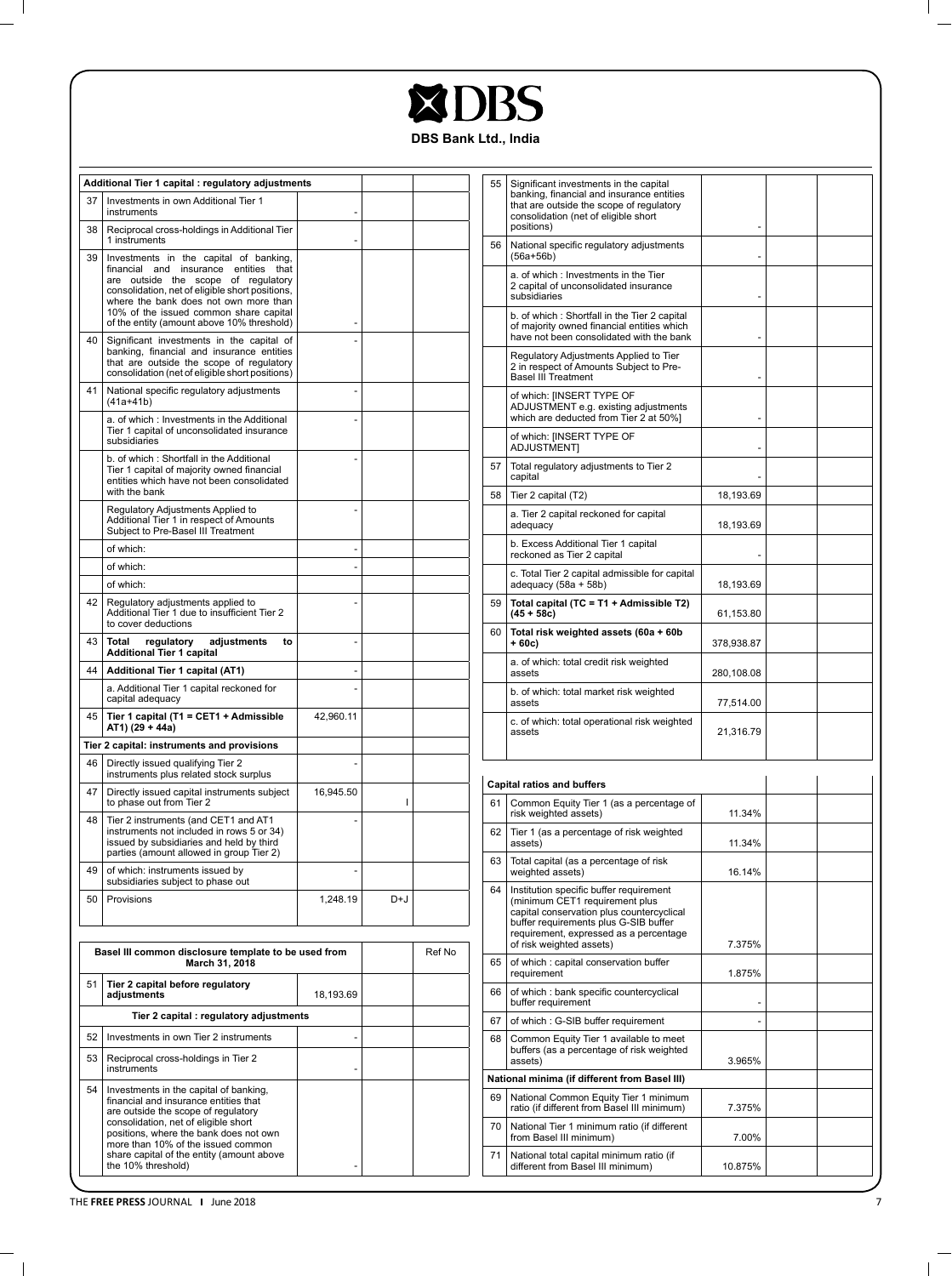| DBS<br>$\overline{\phantom{0}}$ |  |
|---------------------------------|--|
| DRC Rank I td India             |  |

|                 | weighting)                                                                                   | Amounts below the thresholds for deduction (before risk                                                                                                                                                      |          |  |                     | 12.      |
|-----------------|----------------------------------------------------------------------------------------------|--------------------------------------------------------------------------------------------------------------------------------------------------------------------------------------------------------------|----------|--|---------------------|----------|
| 72              |                                                                                              | Non-significant investments in the capital<br>of other financial entities                                                                                                                                    |          |  |                     | Ste<br>1 |
| 73              |                                                                                              | Significant investments in the common<br>stock of financial entities                                                                                                                                         |          |  |                     |          |
| 74              | tax liability)                                                                               | Mortgage servicing rights (net of related                                                                                                                                                                    |          |  |                     | А        |
| 75              | liability)                                                                                   | Deferred tax assets arising from<br>temporary differences (net of related tax                                                                                                                                |          |  |                     | i.       |
|                 |                                                                                              | Applicable caps on the inclusion of provisions in Tier 2                                                                                                                                                     |          |  |                     |          |
| 76              |                                                                                              | Provisions eligible for inclusion in<br>Tier 2 in respect of exposures subject<br>to standardised approach (prior to<br>application of cap)                                                                  | 1.248.19 |  |                     | ii.      |
| 77              |                                                                                              | Cap on inclusion of provisions in Tier 2<br>under standardised approach                                                                                                                                      | 3.500.30 |  |                     |          |
| 78              |                                                                                              | Provisions eligible for inclusion in Tier<br>2 in respect of exposures subject to<br>internal ratings-based approach (prior to<br>application of cap)                                                        | NA       |  |                     | iii.     |
| 79              |                                                                                              | Cap for inclusion of provisions in Tier 2<br>under internal ratings-based approach                                                                                                                           | NA       |  |                     |          |
| 2022)           |                                                                                              | (only applicable between March 31, 2017 and March 31,                                                                                                                                                        |          |  |                     | iv.      |
| 80              |                                                                                              | Current cap on CET1 instruments subject<br>to phase out arrangements                                                                                                                                         |          |  |                     |          |
| 81              | maturities)                                                                                  | Amount excluded from CET1 due to cap<br>(excess over cap after redemptions and                                                                                                                               |          |  |                     | в<br>i.  |
| 82              |                                                                                              | Current cap on AT1 instruments subject to<br>phase out arrangements                                                                                                                                          |          |  |                     |          |
| 83              | Amount excluded from AT1 due to cap<br>(excess over cap after redemptions and<br>maturities) |                                                                                                                                                                                                              |          |  |                     | ii.      |
| 84              |                                                                                              | Current cap on T2 instruments subject to<br>phase out arrangements                                                                                                                                           |          |  |                     |          |
| 85              | maturities)                                                                                  | Amount excluded from T2 due to cap<br>(excess over cap after redemptions and                                                                                                                                 |          |  |                     |          |
|                 |                                                                                              | Notes to the above Template                                                                                                                                                                                  |          |  |                     |          |
|                 | Row No.<br>of the<br>template                                                                | <b>Particular</b>                                                                                                                                                                                            |          |  | (Rs. in<br>million) | iii.     |
| 10              |                                                                                              | Deferred tax assets associated with accumulated losses                                                                                                                                                       |          |  | 2,580.92            |          |
|                 |                                                                                              | Deferred tax assets (excluding those associated with<br>accumulated losses) net of Deferred tax liability                                                                                                    |          |  |                     |          |
|                 |                                                                                              | Total as indicated in row 10                                                                                                                                                                                 |          |  | 2.580.92            | iv.      |
| 19              |                                                                                              | If investments in insurance subsidiaries are not deducted fully<br>from capital and instead considered under 10% threshold for<br>deduction, the resultant increase in the capital of bank                   |          |  |                     |          |
|                 |                                                                                              | of which : Increase in Common Equity Tier 1 capital                                                                                                                                                          |          |  |                     |          |
|                 |                                                                                              | of which: Increase in Additional Tier 1 capital                                                                                                                                                              |          |  |                     | vi.      |
| 26 <sub>b</sub> |                                                                                              | of which : Increase in Tier 2 capital<br>If investments in the equity capital of unconsolidated non-<br>financial subsidiaries are not deducted and hence, risk<br>weighted then:                            |          |  |                     | vii.     |
|                 |                                                                                              | i) Increase in Common Equity Tier 1 capital                                                                                                                                                                  |          |  |                     |          |
|                 |                                                                                              | ii) Increase in risk weighted assets                                                                                                                                                                         |          |  |                     | Ste      |
| 44a             |                                                                                              | Excess Additional Tier 1 capital not reckoned for capital<br>adequacy (difference between Additional Tier 1 capital as<br>reported in row 44 and admissible Additional Tier 1 capital as<br>reported in 44a) |          |  |                     |          |
|                 |                                                                                              | of which: Excess Additional Tier 1 capital which is considered<br>as Tier 2 capital under row 58b                                                                                                            |          |  |                     |          |
| 50              |                                                                                              | Eligible Provisions included in Tier 2 capital                                                                                                                                                               |          |  | 1,248.19            |          |
|                 |                                                                                              | Eligible Revaluation Reserves included in Tier 2 capital<br>Total of row 50                                                                                                                                  |          |  | 1,248.19            |          |
| 58a             |                                                                                              | Excess Tier 2 capital not reckoned for capital adequacy<br>(difference between Tier 2 capital as reported in row 58 and<br>T2 as reported in 58a)                                                            |          |  |                     |          |
|                 |                                                                                              |                                                                                                                                                                                                              |          |  |                     |          |

| 2.        | <b>Composition of Capital - Reconciliation Requirements</b>                                                                 |                               |                                                                                                               | (Rs. in million)                              |        |
|-----------|-----------------------------------------------------------------------------------------------------------------------------|-------------------------------|---------------------------------------------------------------------------------------------------------------|-----------------------------------------------|--------|
| Step<br>1 |                                                                                                                             |                               | <b>Balance sheet</b><br><b>Balance sheet</b><br>as in financial<br>under regulatory<br>statements<br>scope of |                                               |        |
|           |                                                                                                                             | As on 31 Mar 2018             |                                                                                                               | consolidation<br>As on 31 Mar 2018            |        |
| А         | <b>Capital &amp; Liabilities</b>                                                                                            |                               |                                                                                                               |                                               |        |
| i.        | Paid-up Capital                                                                                                             | 37,057.90                     |                                                                                                               | 37,057.90                                     |        |
|           | Reserves & Surplus                                                                                                          | 8,722.79                      |                                                                                                               | 8,722.79                                      |        |
|           | Minority Interest                                                                                                           |                               |                                                                                                               |                                               |        |
|           | <b>Total Capital</b>                                                                                                        | 45,780.69                     |                                                                                                               | 45,780.69                                     |        |
| ii.       | Deposits                                                                                                                    | 292,216.58                    |                                                                                                               | 292,216.58                                    |        |
|           | of which: Deposits from banks                                                                                               | 45,700.59                     |                                                                                                               | 45,700.59                                     |        |
|           | of which: Customer deposits                                                                                                 | 246,515.99                    |                                                                                                               | 246,515.99                                    |        |
|           | of which: Other deposits (CD's)                                                                                             |                               |                                                                                                               |                                               |        |
| iii.      | Borrowings                                                                                                                  | 86,001.87                     |                                                                                                               | 86,001.87                                     |        |
|           | of which: From RBI                                                                                                          | 30,650.00                     |                                                                                                               | 30,650.00                                     |        |
|           | of which: From banks                                                                                                        | 29,947.62                     |                                                                                                               | 29,947.62                                     |        |
|           | of which: From other institutions &<br>agencies                                                                             | 8,458.75                      |                                                                                                               | 8,458.75                                      |        |
|           | of which: Others (pl. specify)                                                                                              |                               |                                                                                                               |                                               |        |
|           | of which: Capital instruments                                                                                               | 16,945.50                     |                                                                                                               | 16,945.50                                     |        |
| iv.       | Other liabilities & provisions                                                                                              | 44,533.01                     |                                                                                                               | 44,533.01                                     |        |
|           | Total                                                                                                                       | 468,532.15                    |                                                                                                               | 468,532.15                                    |        |
| в         | <b>Assets</b>                                                                                                               |                               |                                                                                                               |                                               |        |
| i.        | Cash and balances with Reserve<br>Bank of India                                                                             | 21,348.31                     |                                                                                                               | 21,348.31                                     |        |
|           | Balance with banks and money at<br>call and short notice                                                                    | 38,397.89                     |                                                                                                               | 38,397.89                                     |        |
| ii.       | Investments:                                                                                                                | 177,976.82                    |                                                                                                               | 177,976.82                                    |        |
|           | of which: Government securities                                                                                             | 144,596.95                    |                                                                                                               | 144,596.95                                    |        |
|           | of which: Other approved securities                                                                                         |                               | ä,                                                                                                            |                                               |        |
|           | of which: Shares                                                                                                            |                               | 972.14                                                                                                        |                                               | 972.14 |
|           | of which: Debentures & Bonds                                                                                                | 10,641.27                     |                                                                                                               | 10,641.27                                     |        |
|           | of which: Subsidiaries / Joint<br>Ventures / Associates                                                                     |                               |                                                                                                               |                                               |        |
|           | of which: Others (Commercial<br>Papers, Certificate of deposits,<br>Security Receipts of Asset<br>Reconstruction Companies) | 21,766.46                     |                                                                                                               | 21,766.46                                     |        |
| iii.      | Loans and advances                                                                                                          | 178,670.57                    |                                                                                                               | 178,670.57                                    |        |
|           | of which: Loans and advances to<br>banks                                                                                    | 37,914.34                     |                                                                                                               | 37,914.34                                     |        |
|           | of which: Loans and advances to<br>customers                                                                                | 140,756.23                    |                                                                                                               | 140,756.23                                    |        |
| iv.       | <b>Fixed assets</b>                                                                                                         |                               | 645.37                                                                                                        |                                               | 645.37 |
| ۷.        | Other assets                                                                                                                | 51,493.19                     |                                                                                                               | 51,493.19                                     |        |
|           | of which: Goodwill and intangible<br>dootio                                                                                 |                               |                                                                                                               |                                               |        |
| vi.       | of which: Deferred tax assets<br>Goodwill on consolidation                                                                  | 6,090.16                      |                                                                                                               | 6,090.16                                      |        |
| vii.      | Debit balance in Profit & Loss<br>account                                                                                   |                               |                                                                                                               |                                               |        |
|           | <b>Total Assets</b>                                                                                                         | 468,532.15                    |                                                                                                               | 468,532.15                                    |        |
|           |                                                                                                                             |                               |                                                                                                               |                                               |        |
| Step      |                                                                                                                             | <b>Balance sheet</b>          |                                                                                                               | (Rs. in million)<br><b>Balance sheet</b>      | Ref    |
| 2         |                                                                                                                             | as in financial<br>statements |                                                                                                               | under regulatory<br>scope of<br>consolidation | No.    |
|           |                                                                                                                             | As on 31 Mar 2018             |                                                                                                               | As on 31 Mar 2018                             |        |
| А         | <b>Capital &amp; Liabilities</b>                                                                                            |                               |                                                                                                               |                                               |        |
| i.        | Paid-up Capital                                                                                                             | 37,057.90                     |                                                                                                               | 37,057.90                                     |        |
|           | of which: Amount eligible for<br>CET1                                                                                       | 37,057.90                     |                                                                                                               | 37,057.90                                     | А      |
|           | of which: Amount eligible<br>for AT1                                                                                        |                               |                                                                                                               |                                               |        |
|           | Reserves & Surplus                                                                                                          | 8,722.79                      |                                                                                                               | 8,722.79                                      |        |

 $\overline{\phantom{0}}$  $\mathbb{R}^n$ 

 $\mathbf{I}$ 

 $=$   $\overline{1}$ 

 $\mathbb{R}$